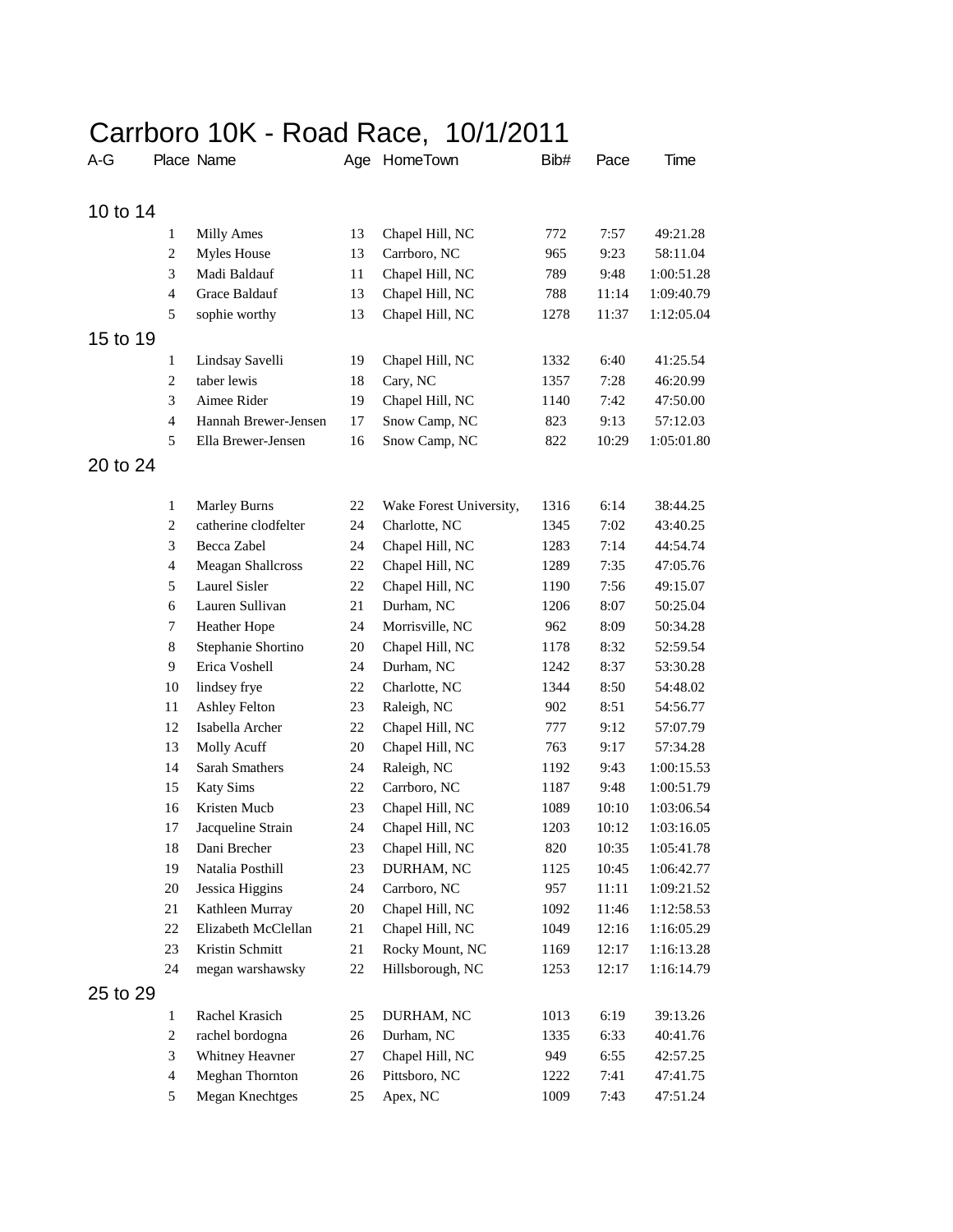| 6  | Meredith Costa         | 29 | Carrboro, NC     | 862  | 7:47  | 48:19.50   |
|----|------------------------|----|------------------|------|-------|------------|
| 7  | Alejandra Alvarez      | 26 | Chapel Hill, NC  | 771  | 7:48  | 48:23.00   |
| 8  | erin escobar           | 28 | Carrboro, NC     | 1287 | 7:53  | 48:58.28   |
| 9  | Lauren Zangari         | 25 | Chapel Hill, NC  | 1284 | 8:13  | 50:57.78   |
| 10 | Abby Kelly             | 26 | Chapel Hill, NC  | 997  | 8:14  | 51:08.05   |
| 11 | Jennifer Lee           | 28 | Chapel Hill, NC  | 1022 | 8:16  | 51:17.30   |
| 12 | beth ann knox          | 25 | Chapel Hill, NC  | 1011 | 8:23  | 52:03.28   |
| 13 | Kyle Hoover            | 27 | Chapel Hill, NC  | 961  | 8:25  | 52:14.53   |
| 14 | Laura Cannon           | 25 | Chapel Hill, NC  | 1329 | 8:34  | 53:12.02   |
| 15 | emily dondero          | 27 | Pittsboro, NC    | 889  | 8:38  | 53:34.03   |
| 16 | Catherine Orr          | 28 | Carrboro, NC     | 1110 | 8:39  | 53:41.54   |
| 17 | Whitney Caron          | 26 | Carrboro, NC     | 839  | 8:41  | 53:54.52   |
| 18 | Elizabeth MacLean      | 25 | Chapel Hill, NC  | 1035 | 8:42  | 53:57.53   |
| 19 | Anna Davis             | 29 | manteo, NC       | 876  | 8:43  | 54:05.04   |
| 20 | sara long              | 27 | Carrboro, NC     | 1028 | 8:50  | 54:47.78   |
| 21 | megan dieringer        | 25 | Chapel Hill, NC  | 1288 | 8:53  | 55:06.54   |
| 22 | Amanda Sellers         | 25 | Chapel Hill, NC  | 1173 | 9:01  | 55:59.04   |
| 23 | megan rua              | 27 | Chapel Hill, NC  | 1156 | 9:03  | 56:10.79   |
| 24 | Cara Berkowitz         | 28 | Chapel Hill, NC  | 805  | 9:09  | 56:47.02   |
| 25 | Margaret Irvin         | 29 | Durham, NC       | 978  | 9:14  | 57:19.29   |
| 26 | Abigail Lundy          | 28 | Durham, NC       | 1034 | 9:14  | 57:19.52   |
| 27 | Elizabeth Vazquez      | 29 | Carrboro, NC     | 1238 | 9:15  | 57:22.29   |
| 28 | <b>Blakely Whilden</b> | 27 | Chapel Hill, NC  | 1263 | 9:15  | 57:23.53   |
| 29 | <b>Alison Hutchins</b> | 28 | RALEIGH, NC      | 973  | 9:21  | 58:00.78   |
| 30 | Megan Eyler            | 25 | Carrboro, NC     | 900  | 9:27  | 58:37.56   |
| 31 | Kat McDougal           | 27 | Chapel Hill, NC  | 1051 | 9:35  | 59:26.05   |
| 32 | <b>Blaine Barbee</b>   | 29 | Hillsborough, NC | 792  | 9:41  | 1:00:04.77 |
| 33 | <b>Allison Peacock</b> | 26 | Carrboro, NC     | 1120 | 9:43  | 1:00:19.80 |
| 34 | Amy Hopson             | 26 | Durham, NC       | 963  | 9:45  | 1:00:27.54 |
| 35 | Melissa Ellermann      | 25 | Chapel Hill, NC  | 897  | 9:47  | 1:00:42.55 |
| 36 | Alexandra Hardy        | 27 | Durham, NC       | 939  | 9:52  | 1:01:13.79 |
| 37 | Paige Coulter          | 26 | Chapel Hill, NC  | 865  | 10:04 | 1:02:27.54 |
| 38 | Sarah Grimme           | 25 | Carrboro, NC     | 934  | 10:25 | 1:04:37.29 |
| 39 | Dalia Stern            | 25 | Carrboro, NC     | 1202 | 10:29 | 1:05:00.80 |
| 40 | Ashley Boyd            | 29 | Chapel Hill, NC  | 818  | 10:31 | 1:05:16.28 |
| 41 | Amanda Ingersoll       | 26 | Chapel Hill, NC  | 977  | 10:55 | 1:07:43.53 |
| 42 | Megan Van Noord        | 29 | Carrboro, NC     | 1235 | 11:05 | 1:08:47.28 |
| 43 | Melissa Asllani        | 29 | Durham, NC       | 782  | 11:08 | 1:09:03.03 |
| 44 | Aimee Bazin            | 28 | Carrboro, NC     | 797  | 11:17 | 1:10:00.27 |
| 45 | Kristin Walker         | 26 | Raleigh, NC      | 1249 | 11:21 | 1:10:26.03 |
| 46 | adrianne patnaude      | 28 | Durham, NC       | 968  | 11:30 | 1:11:22.54 |
| 47 | Maggie McCormick       | 29 | Chapel Hill, NC  | 1050 | 11:35 | 1:11:51.78 |
| 48 | Kari Wagner            | 29 | Pittsboro, NC    | 1246 | 12:02 | 1:14:38.52 |
| 49 | catherine richardson   | 28 | Raleigh, NC      | 1346 | 12:41 | 1:18:41.28 |
| 50 | angeni miller          | 28 | Raleigh, NC      | 1347 | 12:41 | 1:18:42.77 |
| 51 | Anna Archambault       | 29 | RALEIGH, NC      | 776  | 13:33 | 1:24:01.02 |
| 52 | Michelle Merritt       | 26 | Durham, NC       | 1061 | 14:17 | 1:28:37.29 |
| 53 | Jessica Hart           | 25 | Chapel Hill, NC  | 944  | 16:14 | 1:40:39.86 |
|    |                        |    |                  |      |       |            |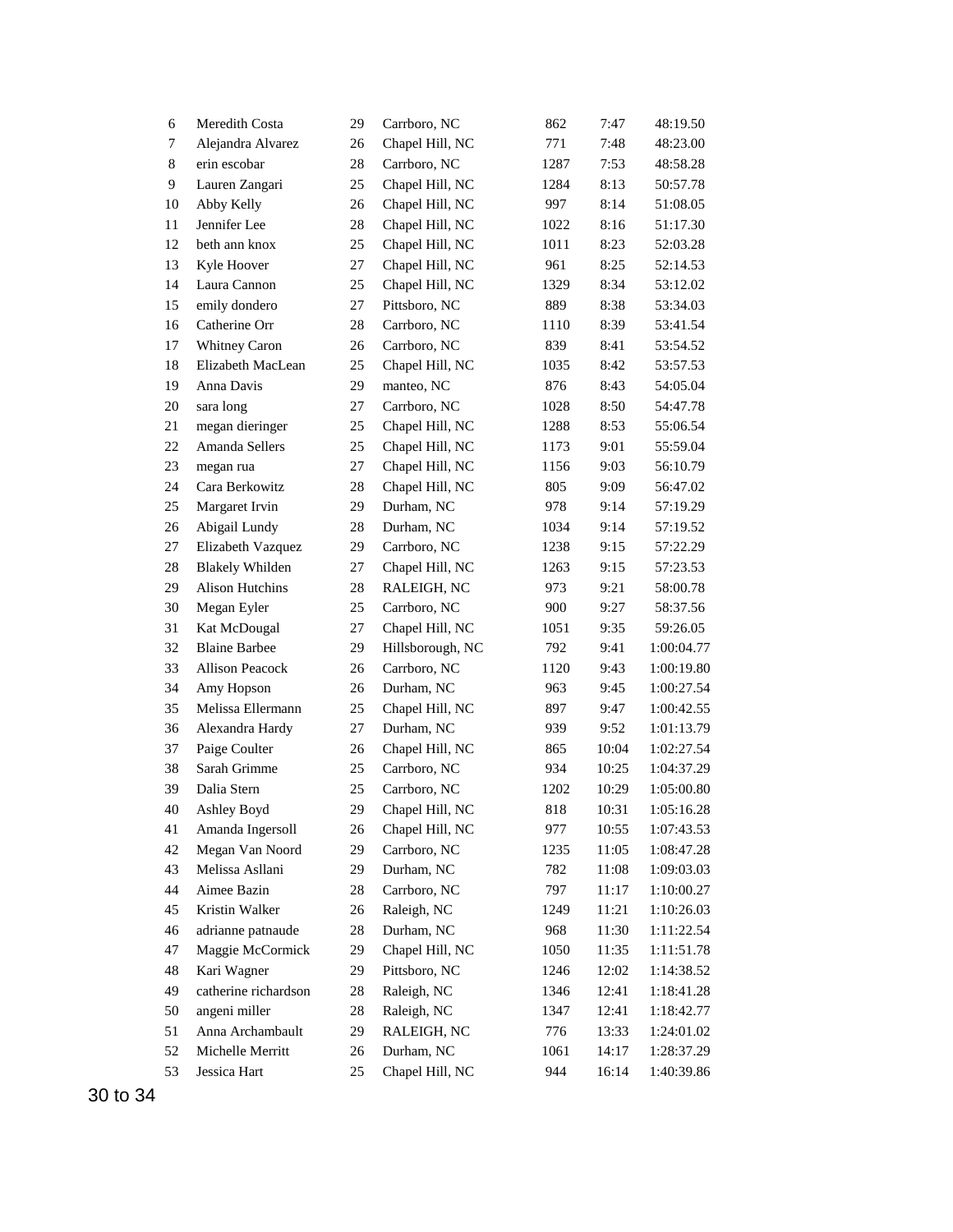| $\mathbf{1}$     | elizabeth hance       | 34 | Carrboro, NC          | 1359 | 6:56  | 43:04.76   |
|------------------|-----------------------|----|-----------------------|------|-------|------------|
| $\boldsymbol{2}$ | Mia Chabot            | 31 | Durham, NC            | 843  | 6:59  | 43:18.51   |
| 3                | Melissa Cunningham    | 32 | Carrboro, NC          | 872  | 7:16  | 45:07.26   |
| 4                | kimberley Smith       | 31 | DURHAM, NC            | 1195 | 7:36  | 47:12.75   |
| 5                | Heidi Mangum          | 34 | Durham, NC            | 1318 | 7:37  | 47:17.75   |
| 6                | Leigh Warren          | 33 | Durham, NC            | 1252 | 7:51  | 48:46.26   |
| 7                | Sarah Rackley         | 32 | Durham, NC            | 1336 | 7:55  | 49:05.52   |
| 8                | <b>Emily McGregor</b> | 32 | Hillsborough, NC      | 1056 | 7:56  | 49:13.04   |
| 9                | Elizabeth Meunier     | 33 | Carrboro, NC          | 1063 | 8:04  | 50:04.52   |
| 10               | Ashley Underwood      | 32 | Durham, NC            | 1232 | 8:04  | 50:05.80   |
| 11               | carolyn selenski      | 34 | Durham, NC            | 1370 | 8:19  | 51:37.02   |
| 12               | Laurie Conteh         | 30 | Mebane, NC            | 1366 | 8:22  | 51:53.82   |
| 13               | Antje Thiessen        | 34 | Carrboro, NC          | 1304 | 8:24  | 52:10.54   |
| 14               | Paige Childs          | 33 | Chapel Hill, NC       | 847  | 8:29  | 52:37.79   |
| 15               | Fabiula Unger         | 34 | Durham, NC            | 1340 | 8:33  | 53:01.29   |
| 16               | <b>Blake Allen</b>    | 31 | Chapel Hill, NC       | 769  | 8:35  | 53:14.52   |
| 17               | Danielle Smith        | 30 | Durham, NC            | 1194 | 8:51  | 54:55.53   |
| 18               | Maya Lindley          | 34 | Chapel Hill, NC       | 1026 | 8:51  | 54:56.80   |
| 19               | Erin Carey            | 30 | Chapel Hill, NC       | 838  | 8:57  | 55:35.05   |
| 20               | Heather Moore         | 34 | Hillsborough, NC      | 1079 | 8:57  | 55:35.55   |
| 21               | Jessica Bronson       | 33 | Hillsborough, NC      | 826  | 9:00  | 55:53.28   |
| 22               | Kate Bavin            | 31 | Chapel Hill, NC       | 795  | 9:07  | 56:36.30   |
| 23               | <b>Allison Shultz</b> | 30 | Hillsborough, NC      | 1182 | 9:21  | 58:01.04   |
| 24               | Kendra Sewall         | 33 | Chapel Hill, NC       | 1176 | 9:30  | 58:56.78   |
| 25               | Alexia Kelley         | 34 | Carrboro, NC          | 994  | 9:45  | 1:00:27.28 |
| 26               | Michelle Klemens      | 31 | Chapel Hill, NC       | 1007 | 9:47  | 1:00:42.81 |
| 27               | Joy Cranshaw          | 32 | Chapel Hill, NC       | 868  | 9:48  | 1:00:50.78 |
| 28               | Nataliya Shuchalina   | 34 | Apex, NC              | 1180 | 9:53  | 1:01:19.06 |
| 29               | Leah Hein             | 33 | <b>BURLINGTON, NC</b> | 950  | 9:55  | 1:01:34.53 |
| 30               | Kortni Campbell       | 34 | Huntersville, NC      | 837  | 9:56  | 1:01:36.03 |
| 31               | Kanako Oshimura       | 32 | Chapel Hill, NC       | 1368 | 10:05 | 1:02:32.03 |
| 32               | <b>Becky Justice</b>  | 31 | Durham, NC            | 987  | 10:07 | 1:02:47.05 |
| 33               | Monica May            | 31 | Chapel Hill, NC       | 1047 | 10:08 | 1:02:55.05 |
| 34               | Colleen Spagnardi     | 30 | DURHAM, NC            | 1200 | 10:20 | 1:04:09.31 |
| 35               | anne lyford           | 33 | Durham, NC            | 1363 | 10:24 | 1:04:32.29 |
| 36               | LISA VYAS             | 32 | Hillsborough, NC      | 1244 | 10:29 | 1:05:04.02 |
| 37               | Laura Villa Torres    | 30 | Carrboro, NC          | 1239 | 10:30 | 1:05:11.55 |
| 38               | Lindsay Miller        | 32 | Durham, NC            | 1071 | 10:38 | 1:06:00.04 |
| 39               | barbara theriot       | 32 | Durham, NC            | 1220 | 10:42 | 1:06:23.30 |
| 40               | Courtney Duffy Coyle  | 30 | Durham, NC            | 891  | 10:49 | 1:07:09.54 |
| 41               | Tara Hudson           | 33 | <b>GRAHAM, NC</b>     | 966  | 10:58 | 1:08:03.30 |
| 42               | Nan Lujan             | 31 | Chapel Hill, NC       | 1032 | 11:07 | 1:08:57.05 |
| 43               | CC Sumner             | 32 | Durham, NC            | 1207 | 11:08 | 1:09:02.05 |
| 44               | Beth Bullard          | 32 | CARY, NC              | 831  | 11:29 | 1:11:15.80 |
| 45               | Anne Neiser           | 31 | Chapel Hill, NC       | 1099 | 11:35 | 1:11:52.31 |
| 46               | Christine Lathren     | 33 | Chapel Hill, NC       | 1017 | 11:38 | 1:12:08.02 |
| 47               | Lynda-Marie Taurasi   | 33 | Carrboro, NC          | 1215 | 13:28 | 1:23:32.02 |
| 48               | Leah Gregory          | 33 | DURHAM, NC            | 930  | 13:39 | 1:24:42.28 |
| 49               | Malena Rousseau       | 31 | Chapel Hill, NC       | 1155 | 13:47 | 1:25:32.29 |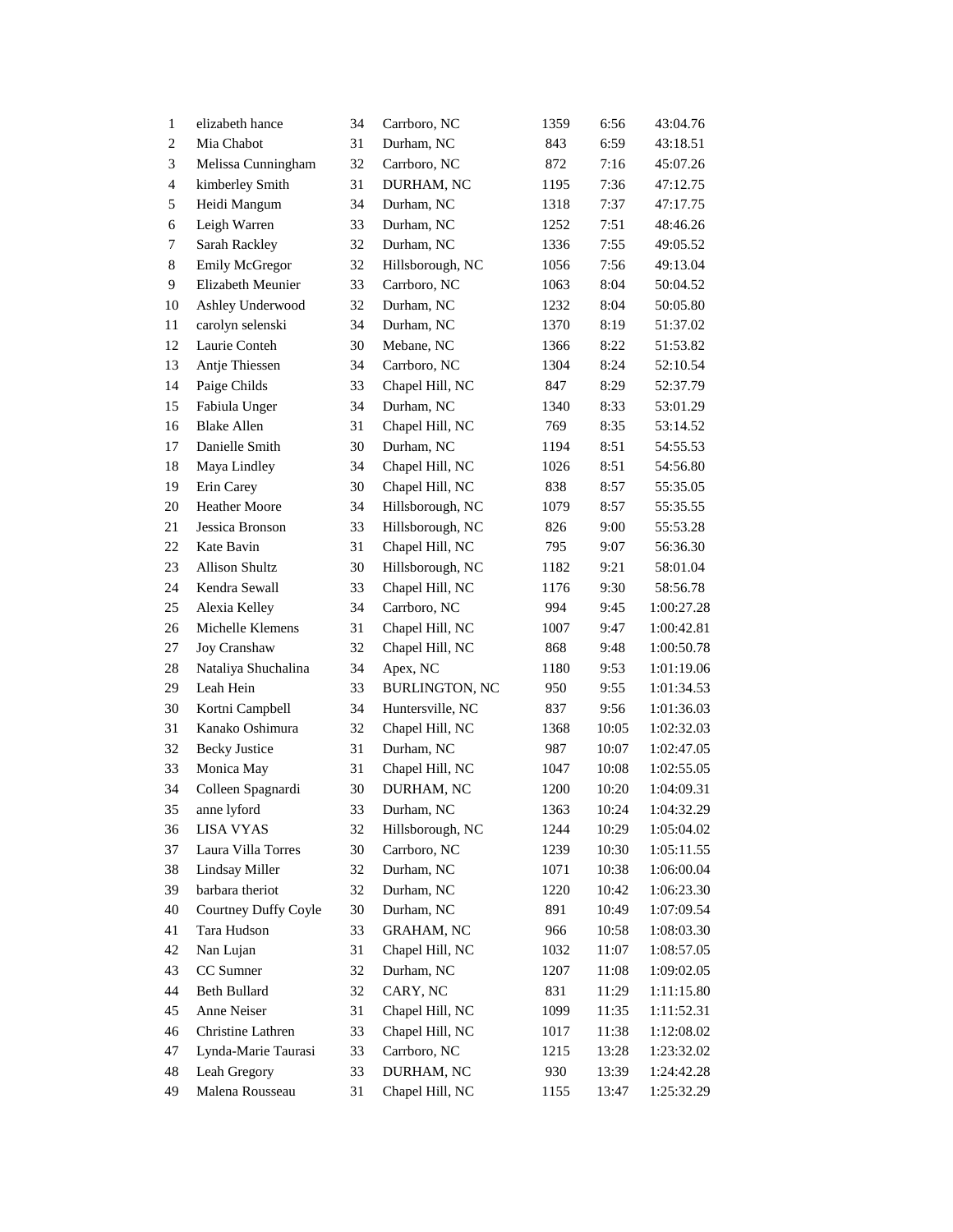|          | 50             | Christina Jaromin     | 32 | Chapel Hill, NC       | 980  | 14:54 | 1:32:27.30 |
|----------|----------------|-----------------------|----|-----------------------|------|-------|------------|
| 35 to 39 |                |                       |    |                       |      |       |            |
|          | $\mathbf{1}$   | Tina Weiler           | 38 | Chapel Hill, NC       | 1311 | 7:14  | 44:52.76   |
|          | $\overline{c}$ | Jennifer Woods        | 35 | Chapel Hill, NC       | 1277 | 7:25  | 45:59.00   |
|          | 3              | Sandra Woolson        | 36 | Chapel Hill, NC       | 1373 | 7:30  | 46:33.74   |
|          | $\overline{4}$ | rachel tesser         | 39 | Chapel Hill, NC       | 1219 | 7:41  | 47:43.27   |
|          | 5              | Sage Rountree         | 39 | Carrboro, NC          | 1153 | 7:51  | 48:42.75   |
|          | 6              | Elizabeth Curran      | 38 | Durham, NC            | 1338 | 7:52  | 48:50.53   |
|          | $\tau$         | Laura Roe             | 38 | Chapel Hill, NC       | 1145 | 8:19  | 51:34.79   |
|          | 8              | Elaine Bixby          | 37 | <b>BURLINGTON, NC</b> | 806  | 8:22  | 51:53.80   |
|          | 9              | Destiny Lopez         | 36 | Carrboro, NC          | 1029 | 8:33  | 53:03.54   |
|          | 10             | <b>Wendy Sarratt</b>  | 38 | Chapel Hill, NC       | 1164 | 8:33  | 53:06.05   |
|          | 11             | amy wares             | 38 | Carrboro, NC          | 1251 | 8:35  | 53:15.29   |
|          | 12             | amanda panning        | 35 | Hillsborough, NC      | 1113 | 8:39  | 53:41.29   |
|          | 13             | Erica Berggren        | 35 | Philadelphia, PA      | 804  | 8:48  | 54:36.03   |
|          | 14             | <b>Christy Dodson</b> | 38 | Chapel Hill, NC       | 888  | 8:52  | 55:03.02   |
|          | 15             | Jennifer Ashe         | 38 | Durham, NC            | 780  | 8:59  | 55:43.04   |
|          | 16             | Erica Collis          | 35 | Carrboro, NC          | 855  | 9:06  | 56:28.28   |
|          | 17             | <b>Beth Galloway</b>  | 36 | Chapel Hill, NC       | 914  | 9:07  | 56:35.80   |
|          | 18             | Shannon Harris        | 37 | Chapel Hill, NC       | 943  | 9:07  | 56:35.82   |
|          | 19             | <b>GLORIA ROSARIO</b> | 35 | Raleigh, NC           | 1148 | 9:10  | 56:52.78   |
|          | 20             | krista reddington     | 37 | Hillsborough, NC      | 1132 | 9:13  | 57:11.29   |
|          | 21             | Rachel Goolsby        | 38 | Pittsboro, NC         | 925  | 9:14  | 57:15.81   |
|          | 22             | Amanda Evans          | 37 | Pittsboro, NC         | 899  | 9:18  | 57:45.04   |
|          | 23             | gwendolyn samulski    | 39 | Hillsborough, NC      | 1307 | 9:19  | 57:50.79   |
|          | 24             | Janelle Wagner        | 36 | Durham, NC            | 1245 | 9:50  | 1:01:03.52 |
|          | 25             | laura reebye          | 38 | Durham, NC            | 1133 | 9:51  | 1:01:07.78 |
|          | 26             | Shannon Swann         | 39 | Holly Springs, NC     | 1211 | 10:09 | 1:02:59.78 |
|          | 27             | marianne massey       | 38 | Chapel Hill, NC       | 1044 | 10:17 | 1:03:50.29 |
|          | 28             | Alison Fiori          | 36 | Durham, NC            | 905  | 10:18 | 1:03:56.53 |
|          | 29             | Joanne Simon          | 38 | <b>GRAHAM, NC</b>     | 1185 | 10:27 | 1:04:49.28 |
|          | 30             | Deanna Jones          | 39 | Knightdale, NC        | 984  | 10:35 | 1:05:39.80 |
|          | 31             | Kathleen Colville     | 36 | Efland, NC            | 857  | 10:49 | 1:07:09.55 |
|          | 32             | <b>LISA TAYLOR</b>    | 36 | Efland, NC            | 1218 | 10:50 | 1:07:12.02 |
|          | 33             | <b>JULIE STUTTS</b>   | 37 | Rocky Mount, NC       | 1204 | 10:58 | 1:08:03.78 |
|          | 34             | Cynthia Daugherty     | 37 | Raleigh, NC           | 874  | 11:16 | 1:09:56.28 |
|          | 35             | <b>Tarry Payton</b>   | 35 | Durham, NC            | 1118 | 11:24 | 1:10:46.52 |
|          | 36             | Susan Morrison        | 39 | Durham, NC            | 1085 | 11:28 | 1:11:08.27 |
|          | 37             | Katharine Keenan      | 37 | Washington, DC        | 992  | 11:35 | 1:11:49.52 |
|          | 38             | Laurie Abler          | 35 | Chapel Hill, NC       | 762  | 11:58 | 1:14:15.27 |
|          | 39             | <b>Stacy Tantum</b>   | 38 | Durham, NC            | 1214 | 12:02 | 1:14:37.53 |
|          | 40             | Rebecca Von Hoene     | 37 | <b>GRAHAM, NC</b>     | 1241 | 12:13 | 1:15:47.52 |
| 40 to 44 |                |                       |    |                       |      |       |            |
|          | $\mathbf{1}$   | Amy Chambless         | 41 | Carrboro, NC          | 844  | 7:23  | 45:52.76   |
|          | 2              | Jessica Lee           | 41 | Chapel Hill, NC       | 1023 | 7:24  | 45:53.99   |
|          | 3              | Amy Charney           | 43 | Chapel Hill, NC       | 1292 | 7:25  | 46:05.49   |
|          | $\overline{4}$ | May Bryan             | 40 | Chapel Hill, NC       | 830  | 7:36  | 47:08.24   |
|          | 5              | Wendy Wood            | 40 | Chapel Hill, NC       | 1276 | 7:56  | 49:15.28   |
|          | 6              | Michelle Hickerson    | 42 | Chapel Hill, NC       | 954  | 7:59  | 49:34.29   |
|          |                |                       |    |                       |      |       |            |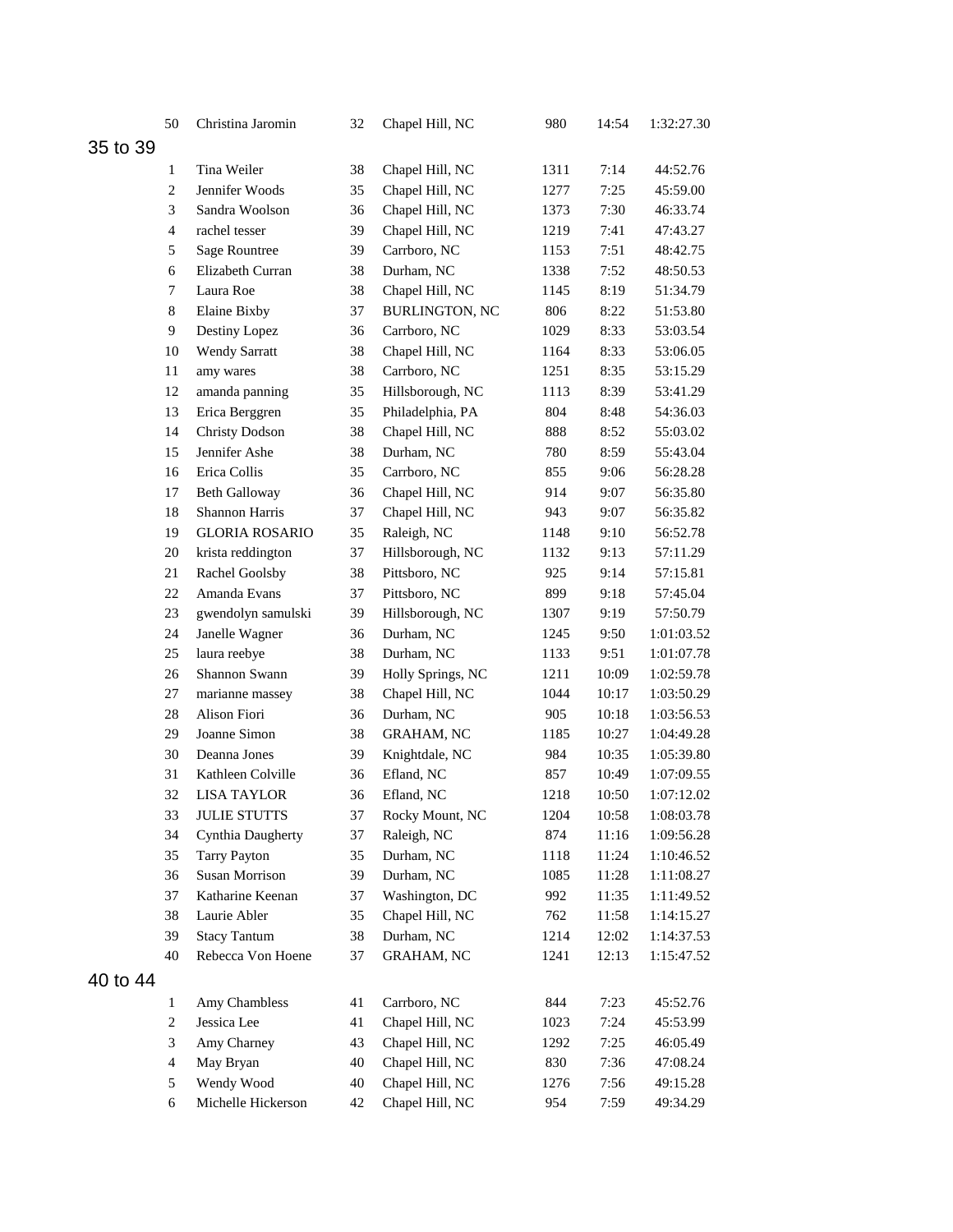|          | $\tau$         | Deb Reisinger           | 42 | Chapel Hill, NC  | 1136 | 8:12  | 50:52.29   |
|----------|----------------|-------------------------|----|------------------|------|-------|------------|
|          | 8              | <b>Tiffany Shubert</b>  | 41 | Chapel Hill, NC  | 1179 | 8:14  | 51:04.02   |
|          | 9              | Sundae Lewis            | 44 | Cary, NC         | 1024 | 8:18  | 51:33.53   |
|          | 10             | Sheri Mouw              | 43 | Chapel Hill, NC  | 1088 | 8:23  | 51:59.77   |
|          | 11             | claudia kittredge       | 41 | Chapel Hill, NC  | 1003 | 8:33  | 53:02.29   |
|          | 12             | Kate Berrien            | 42 | Hillsborough, NC | 1315 | 8:45  | 54:16.29   |
|          | 13             | Katherine Brewer-Jensel | 42 | Snow Camp, NC    | 824  | 8:51  | 54:58.54   |
|          | 14             | <b>Tracy Link</b>       | 42 | Carrboro, NC     | 1027 | 8:54  | 55:11.05   |
|          | 15             | Jodi Beetham            | 44 | Chapel Hill, NC  | 800  | 8:57  | 55:30.05   |
|          | 16             | Jeness Campbell         | 41 | Durham, NC       | 836  | 9:00  | 55:49.04   |
|          | 17             | Valerie Myers           | 44 | Burlington, NC   | 1361 | 9:00  | 55:49.77   |
|          | 18             | rebecca dye             | 40 | Chapel Hill, NC  | 894  | 9:05  | 56:22.04   |
|          | 19             | Tina Johnson            | 44 | Durham, NC       | 983  | 9:11  | 56:59.03   |
|          | 20             | Rindy Anderson          | 40 | Durham, NC       | 774  | 9:18  | 57:44.06   |
|          | 21             | Melissa Huemmer         | 43 | Chapel Hill, NC  | 969  | 9:19  | 57:46.53   |
|          | 22             | Rachael DiSantostefano  | 41 | Chapel Hill, NC  | 885  | 9:26  | 58:33.05   |
|          | 23             | <b>Tracy Eldred</b>     | 41 | Carrboro, NC     | 896  | 9:28  | 58:47.79   |
|          | 24             | <b>Tracy Simpson</b>    | 42 | Durham, NC       | 1186 | 9:39  | 59:54.29   |
|          | 25             | Renuka Soll             | 44 | Chapel Hill, NC  | 1198 | 9:41  | 1:00:06.31 |
|          | 26             | Jill Hunter             | 40 | Chapel Hill, NC  | 970  | 9:55  | 1:01:34.79 |
|          | 27             | Denean Brooks           | 40 | Hillsborough, NC | 828  | 10:00 | 1:02:02.78 |
|          | 28             | Carolyn Kern            | 41 | Chapel Hill, NC  | 1001 | 10:22 | 1:04:20.77 |
|          | 29             | Meg Dobson-Genderson    | 42 | Chapel Hill, NC  | 1310 | 10:28 | 1:04:59.04 |
|          | 30             | Katja Moos              | 43 | Chapel Hill, NC  | 1299 | 10:35 | 1:05:37.55 |
|          | 31             | Julia Wertley-Rotenberr | 40 | Chapel Hill, NC  | 1261 | 10:45 | 1:06:39.04 |
|          | 32             | Catherine Darrow        | 40 | Carrboro, NC     | 873  | 10:45 | 1:06:42.54 |
|          | 33             | <b>Kimberly Rogers</b>  | 40 | Carrboro, NC     | 1146 | 10:48 | 1:07:02.81 |
|          | 34             | Meredith Morovati       | 42 | Carrboro, NC     | 1083 | 10:49 | 1:07:05.55 |
|          | 35             | Kathi Gillaspy          | 41 | Raleigh, NC      | 921  | 10:49 | 1:07:05.81 |
|          | 36             | DeWana Anderson         | 44 | Carrboro, NC     | 773  | 10:51 | 1:07:22.04 |
|          | 37             | Dana Hanson-Baldauf     | 42 | Chapel Hill, NC  | 938  | 11:23 | 1:10:38.28 |
|          | 38             | Loretta Hackney         | 42 | Chapel Hill, NC  | 935  | 11:36 | 1:12:01.30 |
|          | 39             | Elizabeth Cook          | 44 | Carrboro, NC     | 860  | 11:37 | 1:12:05.80 |
|          | 40             | <b>Christine Reed</b>   | 40 | Pittsboro, NC    | 1135 | 12:15 | 1:15:58.55 |
|          | 41             | susie hansley           | 42 | Durham, NC       | 937  | 13:38 | 1:24:37.53 |
|          | 42             | lynell hodges           | 40 | Durham, NC       | 1293 | 14:41 | 1:31:08.53 |
| 45 to 49 |                |                         |    |                  |      |       |            |
|          | $\mathbf{1}$   | Casey Saussy            | 47 | Chapel Hill, NC  | 1290 | 7:53  | 48:54.29   |
|          | $\overline{c}$ | Katie Savelli           | 46 | Chapel Hill, NC  | 1167 | 7:55  | 49:05.29   |
|          | 3              | Anne Clark              | 45 | Chapel Hill, NC  | 851  | 7:58  | 49:25.54   |
|          | $\overline{4}$ | Susan Chesser           | 48 | Durham, NC       | 845  | 8:02  | 49:53.28   |
|          | 5              | Cyndy Weeks             | 47 | Carrboro, NC     | 1259 | 8:05  | 50:12.53   |
|          | 6              | Sandra Christine        | 49 | Raleigh, NC      | 850  | 8:08  | 50:30.30   |
|          | 7              | Sonia Davis             | 45 | Chapel Hill, NC  | 878  | 8:10  | 50:39.80   |
|          | 8              | Joyce Mineer            | 45 | Bear Creek, NC   | 1075 | 8:19  | 51:34.77   |
|          | 9              | Catherine Lazorko       | 47 | Carrboro, NC     | 1019 | 8:21  | 51:50.02   |
|          | 10             | Katrina Hemmerdinger    | 46 | Mebane, NC       | 951  | 8:25  | 52:17.54   |
|          | 11             | dana gooden             | 45 | Hillsborough, NC | 1303 | 8:26  | 52:20.03   |
|          | 12             | Harriet Kinyamu         | 46 | Cary, NC         | 1328 | 8:32  | 52:55.05   |
|          |                |                         |    |                  |      |       |            |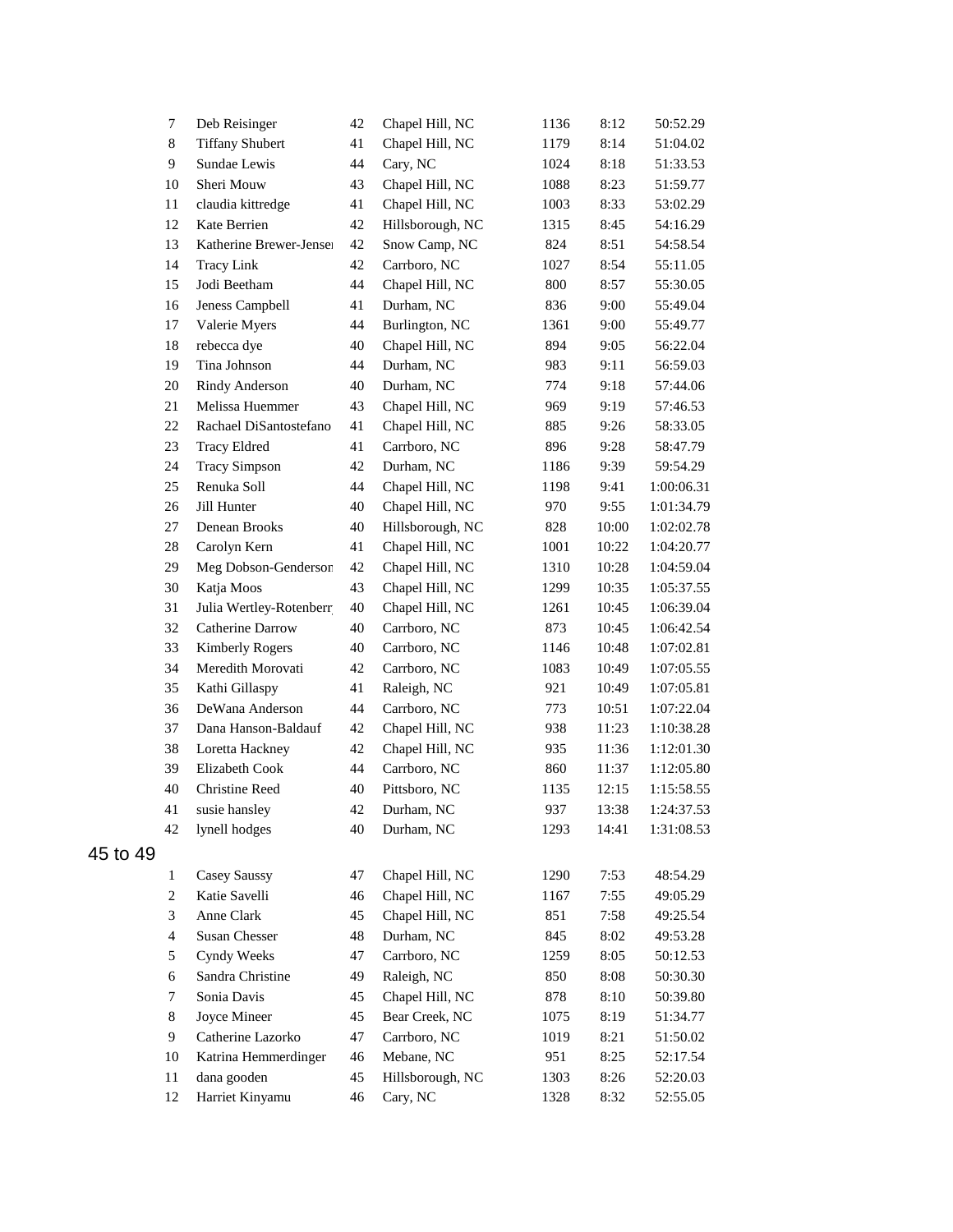|          | 13             | Joanne Phillips         | 46 | Raleigh, NC      | 1123 | 8:34  | 53:07.05   |
|----------|----------------|-------------------------|----|------------------|------|-------|------------|
|          | 14             | DeeDee Shull            | 48 | Chapel Hill, NC  | 1181 | 8:54  | 55:12.54   |
|          | 15             | <b>Elizabeth Towe</b>   | 45 | Carrboro, NC     | 1226 | 9:07  | 56:32.03   |
|          | 16             | Julie Grill             | 47 | Chapel Hill, NC  | 932  | 9:15  | 57:25.53   |
|          | 17             | Alexandra Garcia-Grana  | 48 | Durham, NC       | 918  | 10:04 | 1:02:27.29 |
|          | 18             | mary samouelian         | 45 | Cary, NC         | 1160 | 10:05 | 1:02:37.04 |
|          | 19             | Debra Fields            | 48 | Hillsborough, NC | 904  | 10:10 | 1:03:08.27 |
|          | 20             | Susan Perry             | 47 | Chapel Hill, NC  | 1121 | 10:13 | 1:03:23.05 |
|          | 21             | melanie leyden          | 45 | Durham, NC       | 1319 | 10:26 | 1:04:43.29 |
|          | 22             | Maureen Cunningham      | 48 | Hillsborough, NC | 871  | 10:32 | 1:05:20.53 |
|          | 23             | <b>Tammy Rice</b>       | 45 | Mebane, NC       | 1138 | 10:50 | 1:07:10.05 |
|          | 24             | Jennifer Wayson         | 45 | Durham, NC       | 1258 | 10:54 | 1:07:35.04 |
|          | 25             | bj tipton               | 48 | Chapel Hill, NC  | 1224 | 11:17 | 1:10:03.29 |
|          | 26             | Kim Sambdman            | 49 | WAKE FOREST, NC  | 1159 | 11:19 | 1:10:10.29 |
|          | 27             | Naomi Newman            | 46 | Efland, NC       | 1101 | 11:29 | 1:11:15.79 |
|          | 28             | Sharon Murray           | 48 | Chapel Hill, NC  | 1095 | 11:46 | 1:12:58.31 |
|          | 29             | Teresa Williams         | 49 | Chapel Hill, NC  | 1269 | 16:14 | 1:40:40.09 |
| 50 to 54 |                |                         |    |                  |      |       |            |
|          | $\mathbf{1}$   | Vicky Yeingst           | 52 | Cary, NC         | 1282 | 8:05  | 50:10.28   |
|          | $\overline{c}$ | Jaye Meyer              | 50 | Chapel Hill, NC  | 1066 | 9:18  | 57:44.04   |
|          | 3              | Kathy Coulter           | 51 | Chapel Hill, NC  | 863  | 9:41  | 1:00:08.03 |
|          | $\overline{4}$ | Janet Archer            | 52 | Chapel Hill, NC  | 778  | 9:41  | 1:00:08.77 |
|          | 5              | Vivian Li               | 54 | Durham, NC       | 1025 | 9:53  | 1:01:19.30 |
|          | 6              | Bobbi Crummett          | 50 | Chapel Hill, NC  | 1330 | 10:08 | 1:02:55.77 |
|          | 7              | Susan Lawrence          | 50 | Chapel Hill, NC  | 1018 | 10:09 | 1:02:56.05 |
|          | 8              | Kathleen O'Loughlin     | 51 | Chapel Hill, NC  | 1109 | 10:09 | 1:02:57.78 |
|          | 9              | Joyce Gandee            | 54 | Efland, NC       | 915  | 10:15 | 1:03:39.02 |
|          | 10             | Deb Greene              | 54 | Chapel Hill, NC  | 928  | 10:37 | 1:05:54.28 |
|          | 11             | Renae Stafford          | 53 | Carrboro, NC     | 1201 | 10:56 | 1:07:50.02 |
|          | 12             | Diana McElroy           | 50 | Chapel Hill, NC  | 1052 | 10:58 | 1:08:03.78 |
|          | 13             | Mary Buonfiglio         | 50 | Chapel Hill, NC  | 832  | 11:30 | 1:11:19.04 |
|          | 14             | Kim Dawson              | 53 | Carrboro, NC     | 879  | 11:30 | 1:11:19.79 |
|          | 15             | Lorraine Richards Borni | 50 | Hillsborough, NC | 1139 | 12:02 | 1:14:42.29 |
|          | 16             | <b>SANDRA BROWN</b>     | 54 | GRAHAM, NC       | 829  | 12:18 | 1:16:18.52 |
|          | 17             | Alma Harrewijn          | 52 | Pittsboro, NC    | 941  | 12:30 | 1:17:36.02 |
|          | 18             | Deborah Huynh           | 53 | Mebane, NC       | 974  | 12:46 | 1:19:13.30 |
|          | 19             | Sue Millager            | 52 | Carrboro, NC     | 1067 | 14:54 | 1:32:27.27 |
|          | 20             | Susan Hoerger           | 51 | Chapel Hill, NC  | 1308 | 15:20 | 1:35:09.60 |
| 55 to 59 |                |                         |    |                  |      |       |            |
|          | $\mathbf{1}$   | leslie HOMES            | 58 | Raleigh, NC      | 960  | 8:54  | 55:12.28   |
|          | $\overline{c}$ | Karen Franke            | 57 | Durham, NC       | 911  | 9:40  | 1:00:02.77 |
|          | 3              | Nancy Margolin          | 58 | Carrboro, NC     | 1040 | 9:46  | 1:00:36.78 |
|          | $\overline{4}$ | Patricia Briggs         | 55 | Mebane, NC       | 825  | 10:02 | 1:02:18.54 |
|          | 5              | <b>Bonnie Gregory</b>   | 56 | Durham, NC       | 929  | 10:19 | 1:03:59.77 |
|          | 6              | Joan Boone              | 58 | Efland, NC       | 816  | 10:20 | 1:04:09.29 |
| 60 to 64 |                |                         |    |                  |      |       |            |
|          | $\mathbf{1}$   | Holly Christian         | 60 | Chapel Hill, NC  | 1296 | 8:07  | 50:25.77   |
|          | $\overline{2}$ | Lena Hollmann           | 60 | Cary, NC         | 959  | 8:08  | 50:30.79   |
|          | 3              | kaye holder             | 62 | Raleigh, NC      | 1341 | 9:20  | 57:52.77   |
|          |                |                         |    |                  |      |       |            |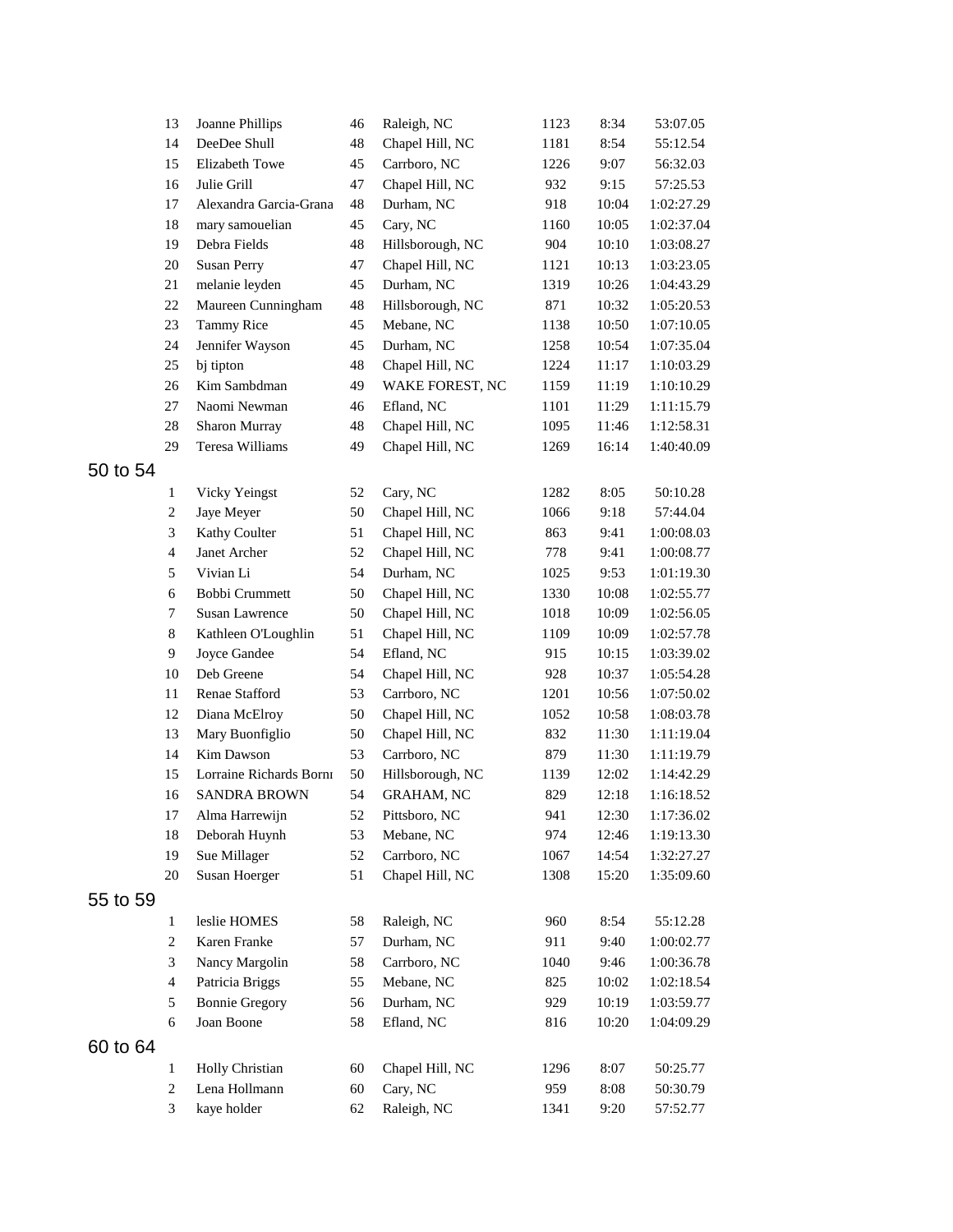|          | $\overline{4}$           | Valerie Murrah         | 60     | Chapel Hill, NC  | 1090 | 9:20  | 57:57.53   |
|----------|--------------------------|------------------------|--------|------------------|------|-------|------------|
|          | 5                        | Sheelagh Anderson      | 64     | Chapel Hill, NC  | 775  | 9:36  | 59:37.79   |
|          | 6                        | Julia Cupitt           | 63     | DURHAM, NC       | 1306 | 10:31 | 1:05:17.53 |
|          | 7                        | Nancy Lane             | 60     | Chapel Hill, NC  | 1015 | 11:03 | 1:08:36.29 |
|          | 8                        | Sue Proctor            | 62     | Mebane, NC       | 1130 | 11:14 | 1:09:42.80 |
|          | 9                        | Sylvia Black           | 64     | Chapel Hill, NC  | 807  | 15:20 | 1:35:06.58 |
| 70 to 74 |                          |                        |        |                  |      |       |            |
|          | $\mathbf{1}$             | Sharon Roggenbuck      | 72     | Hillsborough, NC | 1147 | 10:30 | 1:05:06.03 |
|          |                          |                        |        |                  |      |       |            |
| 5 to 9   |                          |                        |        |                  |      |       |            |
|          | $\mathbf{1}$             | Benjamin Hawley        | 8      | Chapel Hill, NC  | 947  | 7:46  | 48:11.54   |
|          | $\mathbf{2}$             | Evan Milledge          | 6      | Chapel Hill, NC  | 1068 | 11:33 | 1:11:37.53 |
| 10 to 14 |                          |                        |        |                  |      |       |            |
|          | $\mathbf{1}$             | Klaas van Kempen       | 11     | Chapel Hill, NC  | 1234 | 6:53  | 42:41.50   |
|          | $\mathbf{2}$             | Sam Sisk               | 14     | Chapel Hill, NC  | 1189 | 7:19  | 45:27.27   |
|          | 3                        | Carson Grill           | 14     | Chapel Hill, NC  | 931  | 8:36  | 53:20.79   |
|          | $\overline{\mathbf{4}}$  | <b>Agustin Fiorito</b> | 12     | Chapel Hill, NC  | 906  | 9:28  | 58:47.79   |
|          | 5                        | evan rose              | 14     | Chapel Hill, NC  | 1149 | 10:35 | 1:05:38.54 |
| 15 to 19 |                          |                        |        |                  |      |       |            |
|          | $\mathbf{1}$             | Jacob Moffatt          | 15     | Chapel Hill, NC  | 1078 | 7:43  | 47:54.74   |
|          | $\mathbf{2}$             | Forrest Jackson        | 17     | Durham, NC       | 979  | 8:14  | 51:07.78   |
|          | 3                        | joey carlstein         | 15     | Chapel Hill, NC  | 1313 | 8:20  | 51:40.29   |
|          | $\overline{\mathcal{L}}$ | Forrest Huynh          | 17     | Mebane, NC       | 975  | 9:43  | 1:00:18.05 |
| 20 to 24 |                          |                        |        |                  |      |       |            |
|          | $\mathbf{1}$             | bobby tarphy           | 22     | Carrboro, NC     | 1317 | 5:13  | 32:25.99   |
|          | $\mathbf{2}$             | <b>Brock Baker</b>     | 24     | Chapel Hill, NC  | 1294 | 5:22  | 33:20.99   |
|          | 3                        | Kaleb Keyserling       | 24     | Chapel Hill, NC  | 1320 | 5:23  | 33:26.00   |
|          | $\overline{\mathbf{4}}$  | Jarrett Carr           | 20     | Raleigh, NC      | 840  | 5:33  | 34:28.99   |
|          | 5                        | <b>Ben Foster</b>      | 23     | Chapel Hill, NC  | 910  | 5:40  | 35:12.75   |
|          | 6                        | Zackary Scholl         | 23     | DURHAM, NC       | 1360 | 6:16  | 38:52.99   |
|          | 7                        | brendan murray         | 23     | Boone, NC        | 1091 | 6:19  | 39:16.75   |
|          | $\,8\,$                  | Ryan Cronk             | 24     | Chapel Hill, NC  | 870  | 6:52  | 42:37.26   |
|          | 9                        | Daniel Douthit         | 23     | Charlotte, NC    | 890  | 7:23  | 45:47.49   |
|          | 10                       | Vahid Sanii            | 23     | CARY, NC         | 1163 | 7:34  | 46:57.27   |
|          | $11\,$                   | Martin DeWitt          | $22\,$ | Raleigh, NC      | 883  | 8:09  | 50:33.81   |
|          | $12\,$                   | michael lang           | 23     | Chapel Hill, NC  | 1016 | 8:18  | 51:33.78   |
|          | 13                       | <b>Steven Patton</b>   | 20     | Zebulon, NC      | 1117 | 8:28  | 52:35.78   |
|          | 14                       | chris willis           | 23     | Chapel Hill, NC  | 1327 | 8:39  | 53:38.27   |
|          | 15                       | Amir Sanii             | 20     | CARY, NC         | 1162 | 9:06  | 56:30.79   |
|          | 16                       | <b>Brian Prentice</b>  | 24     | Chapel Hill, NC  | 1129 | 9:52  | 1:01:11.04 |
|          | 17                       | Mark Mallon            | 24     | Chapel Hill, NC  | 1039 | 10:22 | 1:04:21.79 |
|          |                          |                        |        |                  |      |       |            |
| 25 to 29 |                          |                        |        |                  |      |       |            |
|          | $\mathbf{1}$             | Alex Varner            | 26     | Carrboro, NC     | 1237 | 5:00  | 31:06.67   |
|          | $\mathbf{2}$             | Victor Ornelas         | 26     | Durham, NC       | 1295 | 5:40  | 35:14.00   |
|          | 3                        | Kevin Timp             | 27     | Chapel Hill, NC  | 1362 | 5:56  | 36:50.99   |
|          | $\overline{\mathbf{4}}$  | David Kikuchi          | 27     | Carrboro, NC     | 1002 | 6:00  | 37:15.75   |
|          | 5                        | Jonathan Ross          | 25     | Raleigh, NC      | 1151 | 6:01  | 37:19.49   |
|          | 6                        | Ryan Robertson         | 27     | Durham, NC       | 1321 | 6:20  | 39:17.99   |
|          | 7                        | Nicholas Ortolano      | 27     | Durham, NC       | 1111 | 6:31  | 40:28.00   |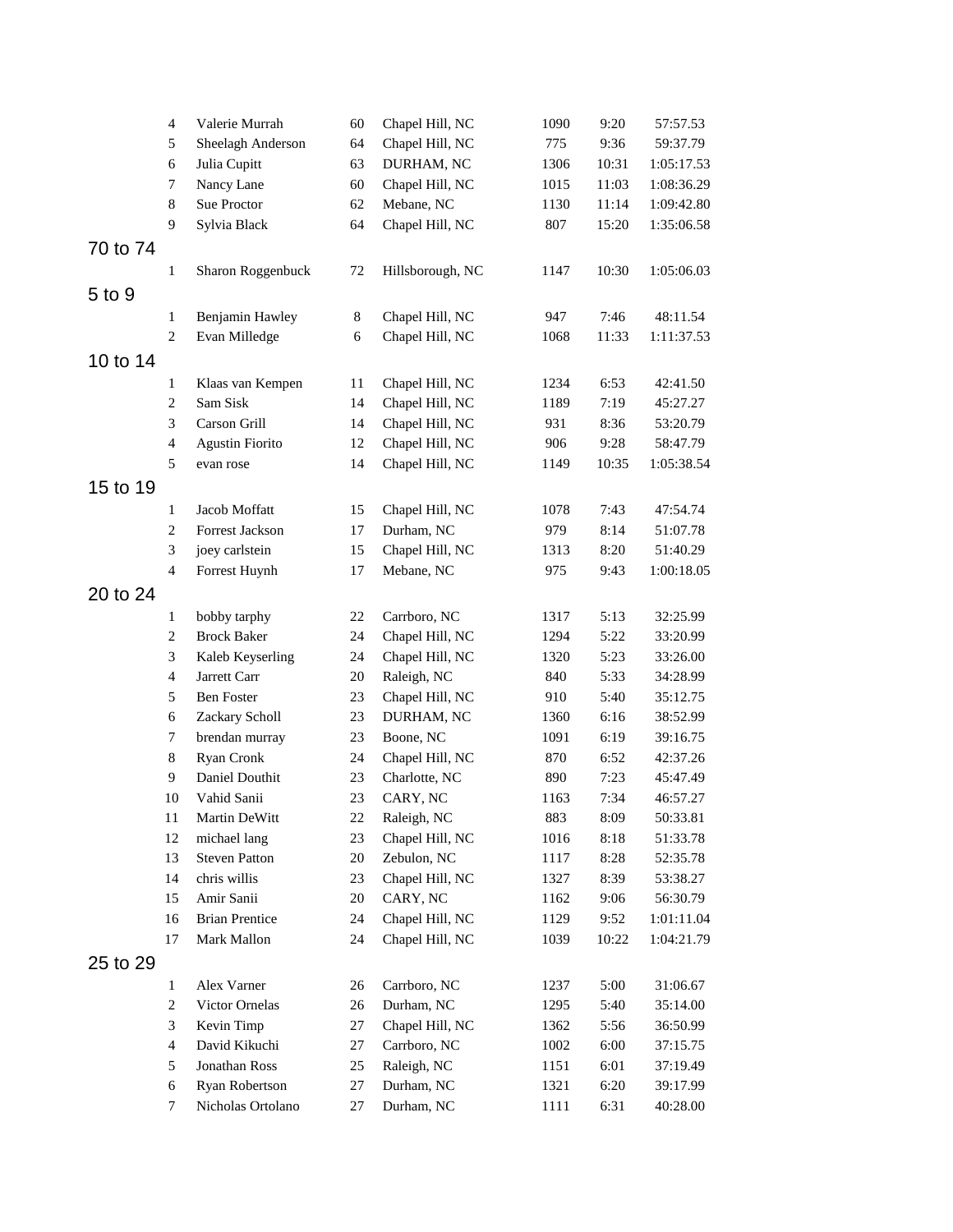|          | 8              | <b>Jason Roberts</b>     | 27 | Hillsborough, NC  | 1144 | 7:03  | 43:46.00   |
|----------|----------------|--------------------------|----|-------------------|------|-------|------------|
|          | 9              | <b>Blake Watters</b>     | 28 | Carrboro, NC      | 1255 | 7:15  | 45:01.75   |
|          | 10             | James Ladd Jr            | 26 | Durham, NC        | 1014 | 7:19  | 45:27.49   |
|          | 11             | Chris Roszell            | 25 | Chapel Hill, NC   | 1152 | 7:28  | 46:19.99   |
|          | 12             | John Suedekum            | 27 | Raleigh, NC       | 1205 | 8:10  | 50:44.54   |
|          | 13             | William Smith            | 29 | Durham, NC        | 1197 | 8:24  | 52:10.53   |
|          | 14             | Mike BAKER               | 29 | Chapel Hill, NC   | 787  | 8:27  | 52:25.03   |
|          | 15             | Matt Bader               | 28 | DURHAM, NC        | 785  | 8:27  | 52:25.54   |
|          | 16             | Jim Kelly                | 26 | Chapel Hill, NC   | 999  | 8:32  | 52:55.55   |
|          | 17             | Clayton Commander        | 29 | Chapel Hill, NC   | 858  | 8:41  | 53:56.78   |
|          | 18             | <b>Brian Adams</b>       | 28 | Mebane, NC        | 764  | 8:53  | 55:10.03   |
|          | 19             | Marcus Hesse             | 25 | Chapel Hill, NC   | 952  | 9:07  | 56:37.79   |
|          | 20             | justin kirschbrown       | 28 | Chapel Hill, NC   | 1372 | 9:27  | 58:37.56   |
|          | 21             | James Bedford            | 26 | Chapel Hill, NC   | 799  | 9:39  | 59:50.04   |
|          | 22             | Christopher Higgins      | 25 | Carrboro, NC      | 956  | 9:57  | 1:01:47.29 |
|          | 23             | sean macmullin           | 26 | Chapel Hill, NC   | 1036 | 10:11 | 1:03:11.53 |
|          | 24             | Michael Murray           | 25 | Carrboro, NC      | 1094 | 10:13 | 1:03:25.28 |
|          | 25             | Robert Albury            | 28 | Carrboro, NC      | 767  | 11:16 | 1:09:56.03 |
| 30 to 34 |                |                          |    |                   |      |       |            |
|          | 1              | Marc Jeuland             | 32 | Chapel Hill, NC   | 1326 | 5:07  | 31:47.18   |
|          | $\overline{c}$ | David Nash               | 32 | Chapel Hill, NC   | 1096 | 5:36  | 34:44.74   |
|          | 3              | Greg Useem               | 30 | Chapel Hill, NC   | 1337 | 6:23  | 39:35.52   |
|          | $\overline{4}$ | Matthew Siedhoff         | 32 | Chapel Hill, NC   | 1183 | 6:38  | 41:10.00   |
|          | 5              | Jeremy Heinold           | 32 | <b>GRAHAM, NC</b> | 1314 | 6:50  | 42:28.52   |
|          | 6              | Randy Nonneman           | 33 | Durham, NC        | 1105 | 7:10  | 44:26.78   |
|          | $\tau$         | Oren Abeles              | 32 | Carrboro, NC      | 1323 | 7:11  | 44:35.75   |
|          | 8              | Kimon Divaris            | 30 | Chapel Hill, NC   | 886  | 7:18  | 45:19.24   |
|          | 9              | Anthony Markham          | 34 | Sanford, NC       | 1041 | 7:23  | 45:49.74   |
|          | 10             | Wyn Payton               | 34 | Durham, NC        | 1119 | 7:35  | 47:05.76   |
|          | 11             | Kenneth Chopek           | 31 | Mebane, NC        | 848  | 7:36  | 47:08.49   |
|          | 12             | Jon McClanahan           | 33 | Durham, NC        | 1358 | 7:37  | 47:16.27   |
|          | 13             | Drew Kelley              | 31 | Chapel Hill, NC   | 995  | 7:41  | 47:39.26   |
|          | 14             | Anthony Pergolotti       | 34 | Carrboro, NC      | 1301 | 7:47  | 48:18.25   |
|          | 15             | alexander keil           | 30 | Chapel Hill, NC   | 993  | 7:56  | 49:12.04   |
|          | 16             | roberto martinez-velazqı | 32 | Chapel Hill, NC   | 1042 | 8:00  | 49:38.28   |
|          | 17             | Michael Mills            | 30 | Durham, NC        | 1074 | 8:00  | 49:40.30   |
|          | 18             | Sam Hunter               | 30 | Durham, NC        | 971  | 8:13  | 51:01.03   |
|          | 19             | thomas meunier           | 34 | Carrboro, NC      | 1064 | 8:16  | 51:16.77   |
|          | 20             | Kevin Kay                | 34 | Carrboro, NC      | 990  | 8:19  | 51:37.28   |
|          | 21             | Dimitar Dimitrov         | 34 | Durham, NC        | 884  | 8:24  | 52:09.54   |
|          | 22             | <b>Matt Panning</b>      | 34 | Hillsborough, NC  | 1114 | 8:39  | 53:41.30   |
|          | 23             | Harper Gordek            | 34 | Durham, NC        | 926  | 8:40  | 53:50.54   |
|          | 24             | James Brennan            | 33 | State College, PA | 821  | 8:54  | 55:14.79   |
|          | 25             | Nick Bavin               | 31 | Chapel Hill, NC   | 796  | 9:09  | 56:46.52   |
|          | 26             | Casey Klofstad           | 34 | Durham, NC        | 1008 | 9:14  | 57:15.57   |
|          | 27             | Jeff Swanson             | 34 | Chapel Hill, NC   | 1212 | 9:20  | 57:54.79   |
|          | 28             | madeus koontz            | 34 | DURHAM, NC        | 1364 | 9:26  | 58:32.30   |
|          | 29             | Jonathon O'Brien         | 31 | Chapel Hill, NC   | 1106 | 9:56  | 1:01:37.77 |
|          | 30             | hal romer                | 30 | Greensboro, NC    | 1367 | 10:05 | 1:02:35.02 |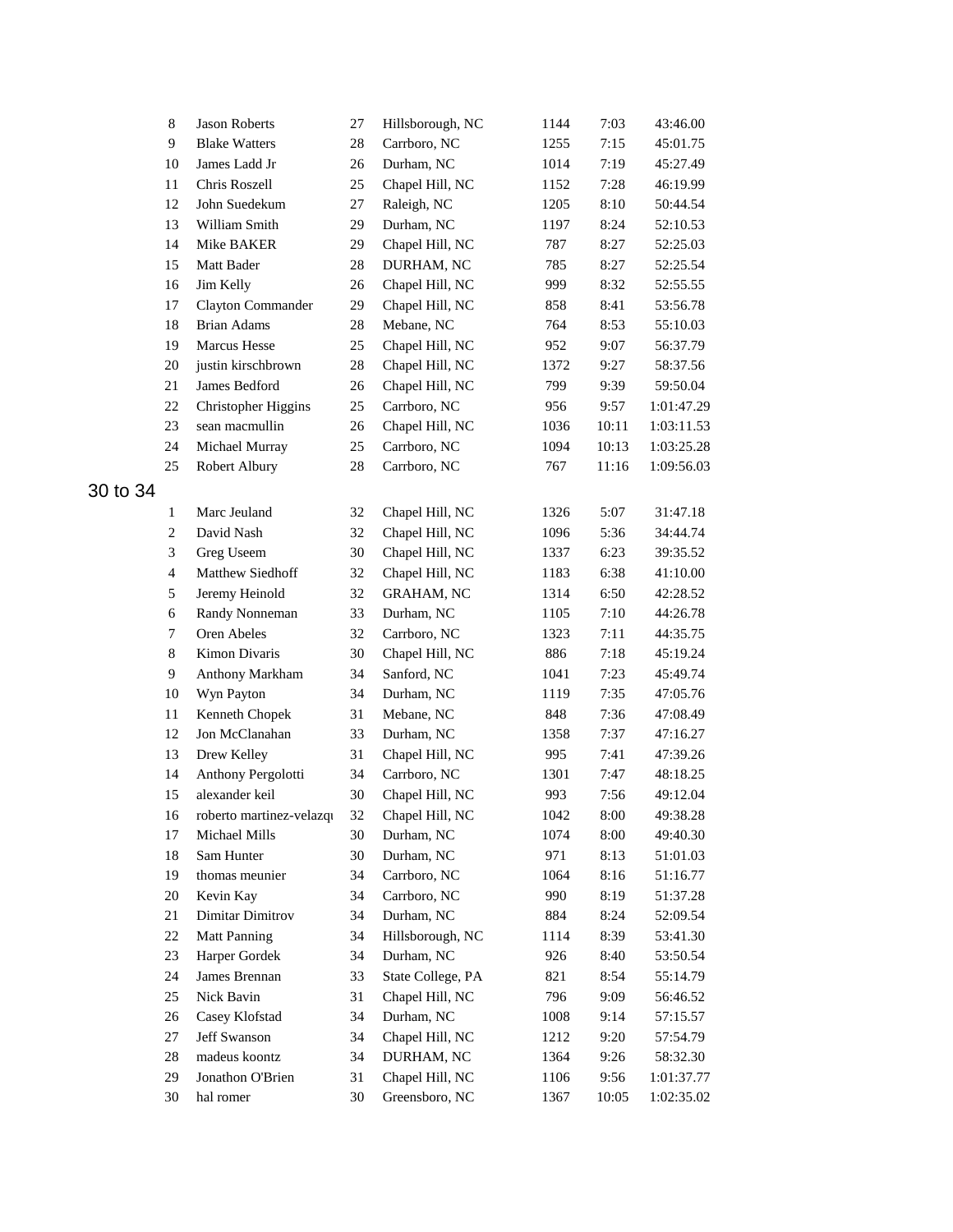|          | 31               | Delvecchio Faison     | 34 | Durham, NC        | 901  | 10:06 | 1:02:38.27 |
|----------|------------------|-----------------------|----|-------------------|------|-------|------------|
|          | 32               | Glenn Barnes          | 34 | <b>GRAHAM, NC</b> | 794  | 10:58 | 1:08:03.32 |
|          | 33               | Adam Justice          | 32 | Durham, NC        | 986  | 11:40 | 1:12:24.80 |
|          | 34               | Nicholas Von Hoene    | 33 | <b>GRAHAM, NC</b> | 1240 | 12:13 | 1:15:46.78 |
|          | 35               | troy hurtean          | 32 | Knightdale, NC    | 1334 | 14:58 | 1:32:53.27 |
| 35 to 39 |                  |                       |    |                   |      |       |            |
|          | $\mathbf{1}$     | David Dunson          | 39 | Chapel Hill, NC   | 893  | 5:52  | 36:28.51   |
|          | $\boldsymbol{2}$ | <b>Baoxin Zhang</b>   | 39 | Chapel Hill, NC   | 1285 | 6:51  | 42:34.99   |
|          | 3                | Ryan Babcock          | 36 | RALEIGH, NC       | 784  | 6:52  | 42:39.02   |
|          | $\overline{4}$   | w. Patrick Gale       | 37 | Carrboro, NC      | 913  | 7:10  | 44:26.25   |
|          | 5                | craig walker          | 37 | Durham, NC        | 1247 | 7:13  | 44:49.25   |
|          | 6                | Ronald Garcia         | 37 | Chapel Hill, NC   | 917  | 7:34  | 46:59.00   |
|          | $\tau$           | Daniel McKay          | 35 | Carrboro, NC      | 1058 | 7:39  | 47:27.25   |
|          | 8                | Steven Ray            | 35 | Cary, NC          | 1131 | 7:44  | 47:58.50   |
|          | $\overline{9}$   | Chuck Grabowski       | 36 | Chapel Hill, NC   | 927  | 7:50  | 48:38.24   |
|          | 10               | Craig Butt            | 36 | Durham, NC        | 833  | 7:58  | 49:26.55   |
|          | 11               | Jason Crockett        | 35 | DURHAM, NC        | 869  | 8:06  | 50:19.78   |
|          | 12               | David Tyll            | 37 | Hillsborough, NC  | 1230 | 8:10  | 50:44.53   |
|          | 13               | Mitchell Luck         | 38 | Durham, NC        | 1031 | 8:15  | 51:09.81   |
|          | 14               | <b>Uday Reebye</b>    | 37 | Durham, NC        | 1134 | 8:15  | 51:10.02   |
|          | 15               | Noah Byrd             | 39 | Durham, NC        | 835  | 8:17  | 51:22.03   |
|          | 16               | <b>Ashley Eanes</b>   | 38 | Hillsborough, NC  | 895  | 8:17  | 51:25.78   |
|          | 17               | Brian Morgan          | 35 | Durham, NC        | 1081 | 8:19  | 51:38.27   |
|          | 18               | Tim Miller            | 38 | DURHAM, NC        | 1072 | 8:23  | 52:02.30   |
|          | 19               | Mark Cavanaugh        | 38 | Chapel Hill, NC   | 841  | 8:34  | 53:09.54   |
|          | 20               | Bill Spagnardi        | 38 | DURHAM, NC        | 1199 | 8:47  | 54:32.28   |
|          | 21               | David Matthews        | 35 | Carrboro, NC      | 1046 | 9:10  | 56:56.29   |
|          | 22               | Rishi Syal            | 35 | Chapel Hill, NC   | 1213 | 9:19  | 57:49.53   |
|          | 23               | Gregory Deleruyelle   | 38 | Raleigh, NC       | 881  | 9:24  | 58:21.28   |
|          | 24               | Tk Pounds             | 39 | Raleigh, NC       | 1126 | 9:27  | 58:41.79   |
|          | 25               | Brian Wilson          | 37 | Chapel Hill, NC   | 1271 | 9:30  | 58:56.79   |
|          | 26               | Timothy O'Brien       | 39 | Chapel Hill, NC   | 1107 | 9:52  | 1:01:12.52 |
|          | 27               | Jaime Rumsey          | 37 | Holly Springs, NC | 1157 | 10:16 | 1:03:42.77 |
|          | 28               | darryll cooner        | 37 | Knightdale, NC    | 1342 | 10:39 | 1:06:08.04 |
| 40 to 44 |                  |                       |    |                   |      |       |            |
|          | $\mathbf{1}$     | Craig Heinly          | 42 | Chapel Hill, NC   | 1350 | 5:57  | 36:58.00   |
|          | $\overline{c}$   | Andrew Scribner       | 43 | DURHAM, NC        | 1171 | 6:49  | 42:18.99   |
|          | 3                | Thomas Wiltberger     | 41 | Carrboro, NC      | 1272 | 6:51  | 42:30.74   |
|          | $\overline{4}$   | Dov Cohn              | 42 | Chapel Hill, NC   | 854  | 6:56  | 43:05.49   |
|          | 5                | Warren Grill          | 44 | Chapel Hill, NC   | 933  | 6:58  | 43:13.77   |
|          | 6                | Paul Kalin            | 41 | Durham, NC        | 988  | 7:29  | 46:24.75   |
|          | 7                | Jeff Fisher           | 40 | <b>GRAHAM, NC</b> | 908  | 7:29  | 46:29.77   |
|          | $8\,$            | Eric Savage           | 41 | Chapel Hill, NC   | 1165 | 7:35  | 47:07.26   |
|          | 9                | Marc Desormeau        | 41 | Chapel Hill, NC   | 882  | 7:46  | 48:11.50   |
|          | 10               | Christopher Blue      | 43 | Chapel Hill, NC   | 810  | 7:47  | 48:20.74   |
|          | $11\,$           | Mike Mineer           | 43 | Bear Creek, NC    | 1076 | 8:05  | 50:07.80   |
|          | 12               | Jon Paslov            | 43 | Chapel Hill, NC   | 1116 | 8:05  | 50:09.78   |
|          | 13               | <b>Jody Thomas</b>    | 40 | Chapel Hill, NC   | 1221 | 8:10  | 50:40.04   |
|          | 14               | <b>Bill Goodnight</b> | 42 | Carrboro, NC      | 924  | 8:13  | 51:02.77   |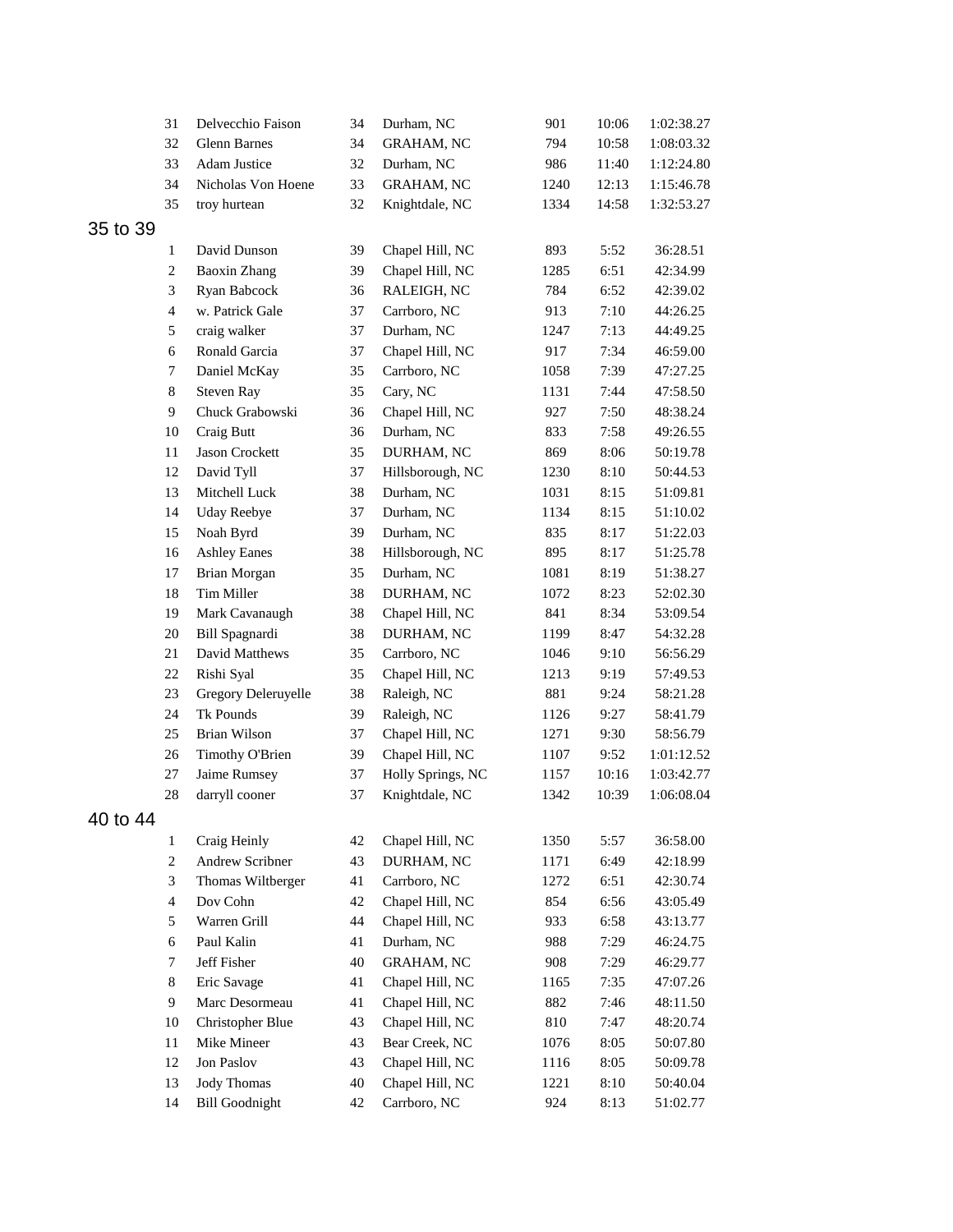|          | 15             | cyril nestor            | 41 | Durham, NC        | 1100 | 8:19  | 51:39.53   |
|----------|----------------|-------------------------|----|-------------------|------|-------|------------|
|          | 16             | <b>Todd Barbour</b>     | 42 | Chapel Hill, NC   | 793  | 8:22  | 51:53.81   |
|          | 17             | Dave Davidian           | 40 | Durham, NC        | 875  | 8:22  | 51:56.54   |
|          | 18             | eric lensch             | 40 | Chapel Hill, NC   | 1325 | 8:31  | 52:54.03   |
|          | 19             | Eric Schreiber          | 41 | Durham, NC        | 1170 | 8:54  | 55:12.29   |
|          | 20             | John Cox                | 41 | <b>GRAHAM, NC</b> | 867  | 9:05  | 56:23.80   |
|          | 21             | <b>Stewart Collis</b>   | 43 | Chapel Hill, NC   | 856  | 9:06  | 56:28.55   |
|          | 22             | <b>Scott Brandes</b>    | 40 | Chapel Hill, NC   | 819  | 9:15  | 57:22.02   |
|          | 23             | <b>Agustin Fiorito</b>  | 40 | Chapel Hill, NC   | 907  | 9:35  | 59:31.27   |
|          | 24             | David Miller            | 41 | Durham, NC        | 1070 | 9:36  | 59:33.03   |
|          | 25             | James Balfour           | 41 | Mebane, NC        | 791  | 9:36  | 59:35.28   |
|          | 26             | Peter Samouelian        | 42 | Cary, NC          | 1161 | 10:04 | 1:02:28.27 |
|          | 27             | Michael Williams        | 44 | Holly Springs, NC | 1267 | 10:09 | 1:02:59.80 |
|          | 28             | Thomas Bodenheimer      | 41 | Carrboro, NC      | 812  | 10:11 | 1:03:11.29 |
|          | 29             | VICTOR MORENO           | 43 | Hillsborough, NC  | 1080 | 10:30 | 1:05:12.54 |
|          | 30             | <b>Rich Baldauf</b>     | 43 | Chapel Hill, NC   | 790  | 10:45 | 1:06:41.02 |
|          | 31             | <b>Bill Williams</b>    | 41 | Chapel Hill, NC   | 1265 | 10:46 | 1:06:48.53 |
|          | 32             | John Denning            | 40 | Durham, NC        | 1369 | 14:59 | 1:32:57.78 |
| 45 to 49 |                |                         |    |                   |      |       |            |
|          | $\mathbf{1}$   | <b>Barton Bechard</b>   | 46 | Durham, NC        | 1324 | 6:07  | 37:59.00   |
|          | $\mathbf{2}$   | Patrick McGahan         | 47 | Chapel Hill, NC   | 1053 | 6:16  | 38:57.76   |
|          | 3              | John Hinton             | 49 | Chapel Hill, NC   | 1331 | 6:19  | 39:16.25   |
|          | $\overline{4}$ | Russell Mead            | 46 | Chapel Hill, NC   | 1356 | 6:24  | 39:42.52   |
|          | 5              | <b>Andrew Phillips</b>  | 45 | Raleigh, NC       | 1122 | 6:35  | 40:50.00   |
|          | 6              | randy mews              | 47 | Raleigh, NC       | 1065 | 6:44  | 41:50.28   |
|          | $\tau$         | douglas gimlin          | 47 | Carrboro, NC      | 1297 | 6:47  | 42:06.01   |
|          | 8              | Christian Savelli       | 48 | Chapel Hill, NC   | 1166 | 6:55  | 42:56.49   |
|          | $\overline{9}$ | <b>Bruce Smith</b>      | 48 | Fayetteville, NC  | 1193 | 7:05  | 44:00.24   |
|          | 10             | Bernard Prabucki        | 49 | Carrboro, NC      | 1128 | 7:07  | 44:08.49   |
|          | 11             | Hernan Silva            | 47 | Durham, NC        | 1184 | 7:29  | 46:25.25   |
|          | 12             | Kevin Weeks             | 47 | Carrboro, NC      | 1260 | 7:42  | 47:45.00   |
|          | 13             | Jon Hussey              | 49 | Chapel Hill, NC   | 972  | 7:47  | 48:18.25   |
|          | 14             | Thomas Gillaspy         | 46 | Raleigh, NC       | 922  | 7:49  | 48:33.49   |
|          | 15             | scott morningstar       | 46 | Carrboro, NC      | 1354 | 7:52  | 48:51.27   |
|          | 16             | <b>Brian Beatty</b>     | 48 | Carrboro, NC      | 798  | 8:07  | 50:21.30   |
|          | 17             | John Plymale            | 47 | Unknown, NA       | 1355 | 8:07  | 50:24.04   |
|          | 18             | Jim (Remus Trailhead) I | 46 | Carrboro, NC      | 1142 | 8:09  | 50:33.81   |
|          | 19             | Daniel Blanchette       | 45 | Hillsborough, NC  | 808  | 8:15  | 51:11.78   |
|          | 20             | George Wannop           | 47 | Broadway, NC      | 1250 | 8:17  | 51:22.77   |
|          | 21             | Wayne Rider             | 45 | Fayetteville, NC  | 1141 | 8:19  | 51:35.04   |
|          | 22             | Jeffery Allen           | 45 | Hillsborough, NC  | 770  | 8:22  | 51:54.78   |
|          | 23             | Jeffrey Merron          | 49 | Chapel Hill, NC   | 1062 | 8:26  | 52:22.29   |
|          | 24             | michael murray          | 49 | Chapel Hill, NC   | 1093 | 8:27  | 52:25.80   |
|          | 25             | <b>Greg Porter</b>      | 49 | Carrboro, NC      | 1124 | 8:32  | 52:57.55   |
|          | 26             | William Chesser         | 48 | Durham, NC        | 846  | 9:13  | 57:14.54   |
|          | 27             | Matt Huemmer            | 45 | Chapel Hill, NC   | 967  | 9:13  | 57:14.55   |
|          | 28             | Tom Arnel               | 48 | Carrboro, NC      | 779  | 9:56  | 1:01:38.29 |
|          | 29             | Joseph Pardington       | 48 | Chapel Hill, NC   | 1115 | 10:40 | 1:06:09.55 |
|          | 30             | Weaver Hickerson        | 49 | Chapel Hill, NC   | 955  | 11:09 | 1:09:09.80 |
|          |                |                         |    |                   |      |       |            |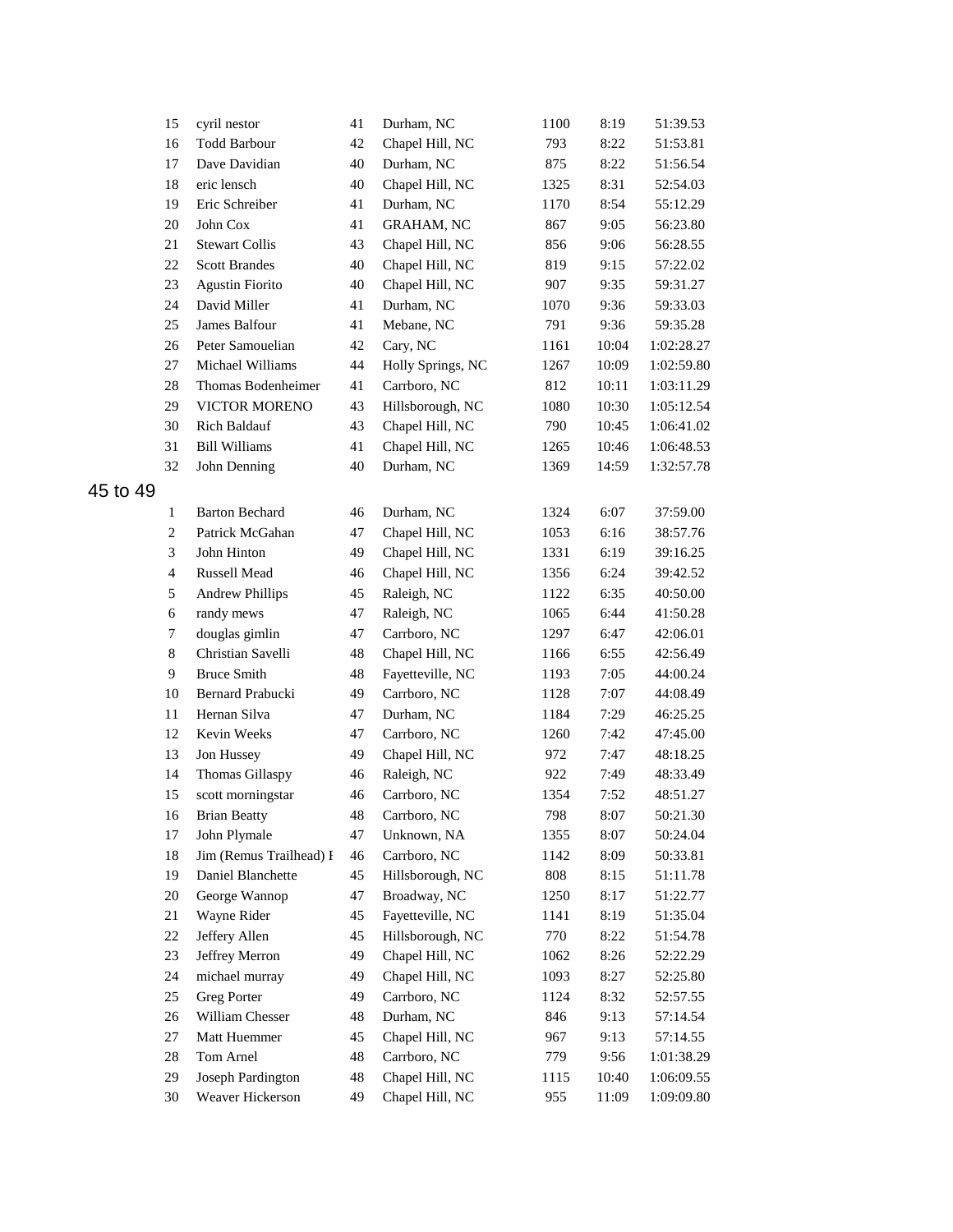## 50 to 54

|          | $\mathbf{1}$   | Gary Slade           | 52 | Chapel Hill, NC     | 1191 | 5:58  | 37:03.28   |
|----------|----------------|----------------------|----|---------------------|------|-------|------------|
|          | $\overline{c}$ | Mike Kelley          | 51 | Chapel Hill, NC     | 996  | 6:24  | 39:43.49   |
|          | 3              | Craig Gilbert        | 52 | DURHAM, NC          | 920  | 7:04  | 43:50.26   |
|          | $\overline{4}$ | Joe Voshell          | 53 | Durham, NC          | 1243 | 7:08  | 44:14.25   |
|          | 5              | Michael Hamilton     | 53 | Chapel Hill, NC     | 1349 | 7:20  | 45:30.24   |
|          | 6              | michael wilkinson    | 51 | Mebane, NC          | 1302 | 7:24  | 45:53.74   |
|          | $\tau$         | <b>Bob Dixon</b>     | 52 | Chapel Hill, NC     | 887  | 7:44  | 47:57.49   |
|          | 8              | John Mader           | 54 | Chapel Hill, NC     | 1038 | 7:46  | 48:14.25   |
|          | $\overline{9}$ | gordon caviness      | 50 | Durham, NC          | 842  | 7:57  | 49:21.04   |
|          | 10             | Joel Williams        | 50 | Mebane, NC          | 1266 | 8:00  | 49:36.27   |
|          | 11             | <b>Buddy Kelly</b>   | 50 | Chapel Hill, NC     | 998  | 8:03  | 49:57.02   |
|          | 12             | Richard Sutherland   | 52 | Chapel Hill, NC     | 1210 | 8:08  | 50:29.29   |
|          | 13             | <b>Steve Lucente</b> | 50 | Carrboro, NC        | 1030 | 8:12  | 50:51.30   |
|          | 14             | Don Rives            | 50 | Chapel Hill, NC     | 1143 | 8:18  | 51:29.02   |
|          | 15             | Tim Whitmire         | 50 | Cary, NC            | 1264 | 8:21  | 51:48.79   |
|          | 16             | John Blake           | 53 | Chapel Hill, NC     | 1371 | 8:22  | 51:57.78   |
|          | 17             | Ed Carlstein         | 53 | Chapel Hill, NC     | 1312 | 8:30  | 52:44.05   |
|          | 18             | Mark Coulter         | 53 | Chapel Hill, NC     | 864  | 8:30  | 52:45.54   |
|          | 19             | John Tullo           | 53 | Chapel Hill, NC     | 1228 | 8:33  | 53:05.81   |
|          | 20             | Michael Jones Sr.    | 51 | Durham, NC          | 985  | 8:39  | 53:40.54   |
|          | 21             | Ralph Hardy          | 51 | Chapel Hill, NC     | 940  | 8:43  | 54:07.79   |
|          | 22             | Lawrence Noe         | 52 | Chapel Hill, NC     | 1103 | 8:48  | 54:35.80   |
|          | 23             | Tim Godsey           | 50 | Chapel Hill, NC     | 923  | 8:57  | 55:33.53   |
|          | 24             | Jim Yeingst          | 54 | Sinking Springs, PA | 1281 | 9:40  | 59:57.02   |
|          | 25             | Thomas Morris        | 51 | Pittsboro, NC       | 1084 | 9:41  | 1:00:06.27 |
|          | 26             | Mike Throm           | 50 | Chapel Hill, NC     | 1223 | 9:44  | 1:00:23.05 |
|          | 27             | George Wayson        | 50 | Durham, NC          | 1257 | 9:48  | 1:00:47.54 |
|          | 28             | Tim Williams         | 52 | Chapel Hill, NC     | 1270 | 11:06 | 1:08:54.06 |
|          | 29             | Jerry Harrington     | 54 | Chapel Hill, NC     | 942  | 11:08 | 1:09:05.27 |
|          | 30             | Robert Sisk          | 54 | Chapel Hill, NC     | 1188 | 11:30 | 1:11:19.03 |
|          | 31             | Tom Milledge         | 51 | Chapel Hill, NC     | 1069 | 11:37 | 1:12:07.03 |
|          | 32             | Garnet Bornn         | 53 | Hillsborough, NC    | 817  | 12:24 | 1:16:54.03 |
|          | 33             | Randy Kauftheil      | 53 | Chapel Hill, NC     | 989  | 14:39 | 1:30:54.53 |
|          | 34             | Tom Hoerger          | 52 | Chapel Hill, NC     | 1309 | 15:20 | 1:35:10.62 |
| 55 to 59 |                |                      |    |                     |      |       |            |
|          | $\mathbf{1}$   | Roger Halchin        | 58 | Mebane, NC          | 1298 | 6:54  | 42:48.77   |
|          | $\overline{c}$ | Seth Hetherington    | 58 | Chapel Hill, NC     | 953  | 7:36  | 47:08.24   |
|          | 3              | velasco armando      | 57 | Carrboro, NC        | 1348 | 7:45  | 48:03.74   |
|          | $\overline{4}$ | <b>Bill Merkel</b>   | 55 | Durham, NC          | 1343 | 7:45  | 48:05.25   |
|          | 5              | Larry Sammon         | 55 | Chapel Hill, NC     | 1365 | 7:57  | 49:23.79   |
|          | 6              | George Retsch-Bogart | 59 | Chapel Hill, NC     | 1137 | 8:28  | 52:30.05   |
|          | $\tau$         | Dan Yeingst          | 57 | Cary, NC            | 1280 | 8:36  | 53:22.55   |
|          | 8              | Peter Superak        | 55 | Carrboro, NC        | 1208 | 8:54  | 55:13.54   |
|          | 9              | Richard Hails        | 59 | Chapel Hill, NC     | 936  | 9:02  | 56:05.79   |
|          | 10             | Donald Shaffer       | 55 | Chapel Hill, NC     | 1177 | 9:05  | 56:22.06   |
|          | 11             | Michael Madden       | 56 | Chapel Hill, NC     | 1037 | 9:10  | 56:55.27   |
|          | 12             | chip gentry          | 55 | Chapel Hill, NC     | 1300 | 9:15  | 57:21.30   |
|          | 13             | Andrew Ghio          | 56 | Chapel Hill, NC     | 919  | 9:29  | 58:49.53   |
|          |                |                      |    |                     |      |       |            |